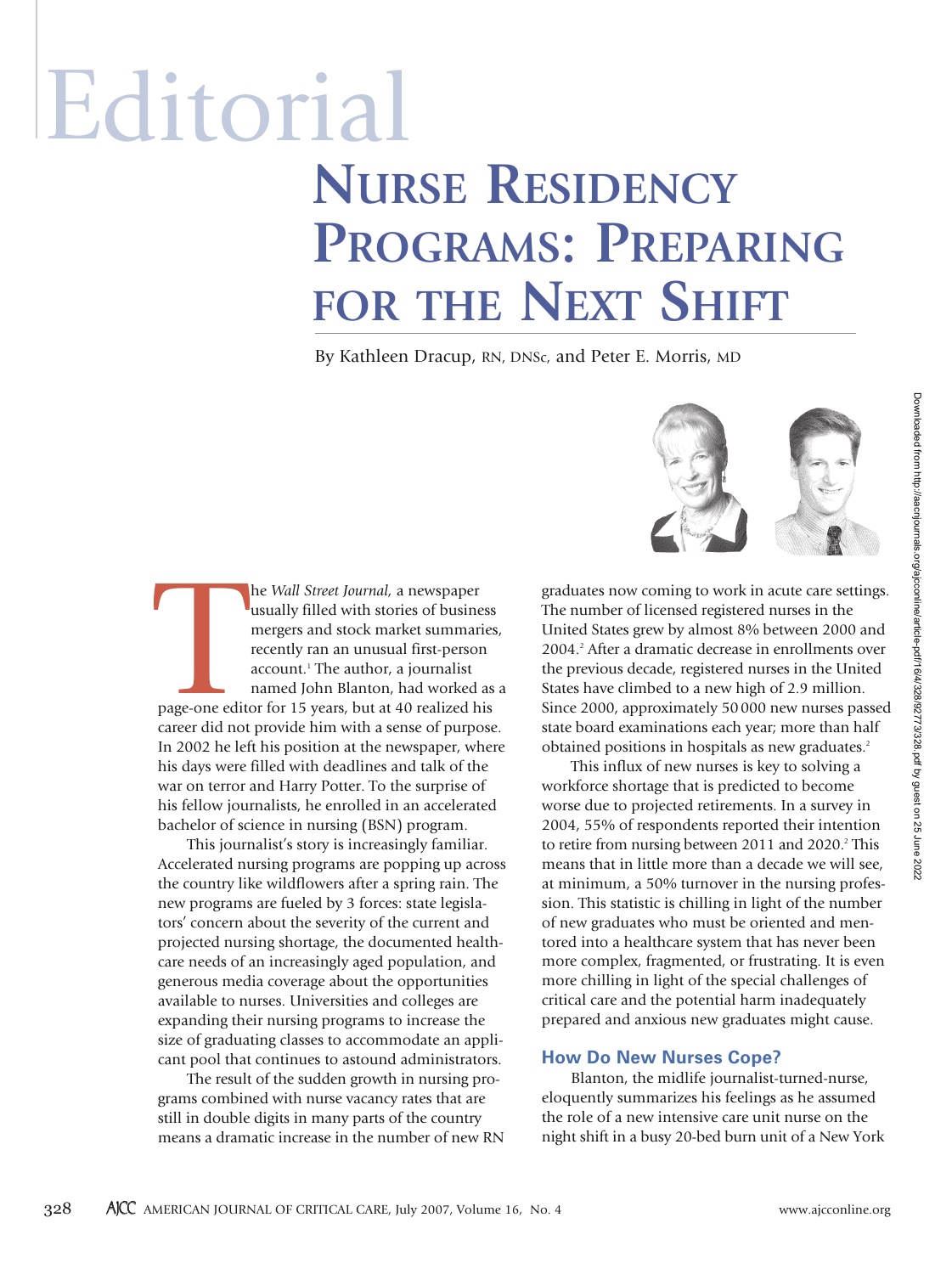## **In little more than a decade we will see, at minimum,** a 50% turnover in the nursing profession.

hospital following graduation and a brief orientation. He lists the tasks involved in caring for 2 or often 3 burn patients each night and describes his feelings as he approached the unit to begin a 12 hour shift that would be filled with dozens, even hundreds of important patient care activities:

... I could handle these tasks, barely, so long as the night conformed to my expectations of a normal shift. It rarely did. And I operated in a state of continuous low-grade panic, punctuated by spikes of abject terror. The three or four nights a week when I walked toward the hospital to start my shift, I was gripped with a fear-induced nausea. My breathing quickened. Sweat slicked my palms.

Please, don't let me hurt anyone tonight. Please.<sup>1</sup>

Thousands of new nurses across the country share his experience … and dread. These newly minted nurses graduate from programs in which they typically care for 1 or 2 patients with guidance and support from a faculty member or preceptor, but then they are catapulted into the breathless pace of real-life hospital care. Most nurses remember, decades later, the near-constant panic of those first few months. While they maintain the ideals that led them to the profession, they are overwhelmed by the sheer number of tasks required to care for an acutely ill patient and fearful they could inadvertently harm patients, perhaps seriously or, worst of all, mortally.

Further on in the article, Blanton describes the contrast between his expectations of how he would perform as a critical care nurse and the realities of his experience as a new graduate:

I wanted to hover over my charges like a jealous hound, alert to the tiniest shifts in

#### **About the Authors**

**Kathleen Dracup** is nurse coeditor of the American Journal of Critical Care. She is dean of the School of Nursing at the University of California, San Francisco. Peter E. Morris is physician coeditor of the American Journal of Critical Care. He is an associate professor in the pulmonary, critical care, allergy, and immunologic diseases section of the Department of Medicine at the Wake University School of Medicine, Winston Salem, North Carolina.

their biological function. I talked to my patients, to assess their mental status and their pain, to dispel their fears, to teach them about their conditions and treatments, and to learn details about their lives that might affect healing and recovery beyond the burn unit. But I felt hurried, with little time for the reassuring smile and comforting touch one sees on TV commercials that laud nursing as the caring profession. Most nights, unexpected contingencies unwound the tight choreography of the shift, diagrammed in hourly increments in the sprawling spreadsheets of patients' charts. I lurched from one task to the next, fulfilling all requirements, but little more.<sup>1</sup>

Blanton beautifully depicts the difficulty and level of skill needed in nursing and offers a sense of nurses' true contribution to every patient's care.

#### **Parallels From History**

The projection that critical care as a specialty is facing a 50% turnover of nursing staff within the next 10 years may seem daunting until we remember other professions that have faced a sudden infusion of new professionals. One example comes from the airline industry. On August 3, 1981, almost 13 000 members of the Professional Air Traffic Controllers Organization walked off the job after unsuccessful contract negotiations. In response, President Reagan asserted that the strike was a peril to national safety and that the controllers were in violation of a law banning government workers from striking. The controllers were told that if they did not report to work in 48 hours, their jobs would be terminated. Most believed that concern for the safety of the flying public would stop Reagan from carrying out his threat.

To everyone's amazement, however, the striking air-traffic controllers were fired on August 5. More than 11000 strikers received their pink slips. Twelve hundred of these returned to work within a week and joined the approximately 3000 supervisors, 2000 nonstriking controllers, and 900 military controllers who continued manning airport towers.<sup>3</sup>

How did the Federal Aviation Administration (FAA) respond to losing more than 70% of its licensed and experienced air-traffic controllers? It ordered airlines at major airports to reduce scheduled